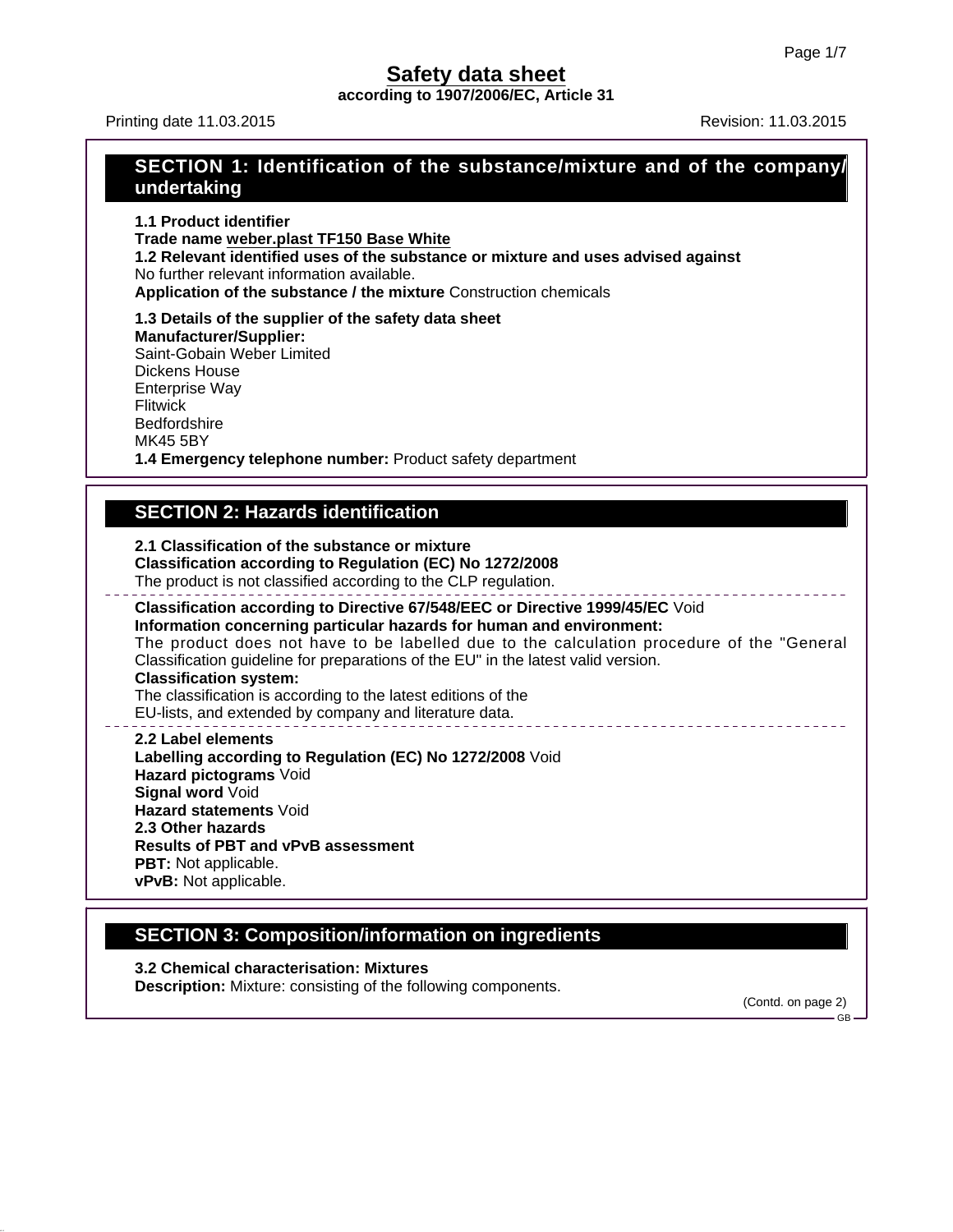**according to 1907/2006/EC, Article 31**

Printing date 11.03.2015 **Revision: 11.03.2015** Revision: 11.03.2015

#### **Trade name weber.plast TF150 Base White**

| Dangerous components:<br>CAS: 12001-26-2<br>Glimmer                                                                                                                                                                                                                                                                              |          |
|----------------------------------------------------------------------------------------------------------------------------------------------------------------------------------------------------------------------------------------------------------------------------------------------------------------------------------|----------|
|                                                                                                                                                                                                                                                                                                                                  |          |
| EC number: 310-127-6 substance with a Community workplace exposure limit                                                                                                                                                                                                                                                         | $2 - 5%$ |
| Stoddard solvent, less than 0,1% Benzene according to remark P of   0.1 - 1%<br>CAS: 8052-41-3<br>EINECS: 232-489-3<br>67/548/EEC appendix 1<br>$\frac{1}{2}$ Xn R65; $\frac{1}{2}$ N R51/53<br>R10-66-67<br><b>A</b> Flam. Liq. 3, H226; <b>A</b> Asp. Tox. 1, H304; <b>A</b> Aquatic Chronic 2, H411; <b>A</b> STOT SE 3, H336 |          |

**Additional information** For the wording of the listed risk phrases refer to section 16.

## **SECTION 4: First aid measures**

### **4.1 Description of first aid measures**

#### **General information**

No special measures required.

Remove the victim immediately from the danger area. If the patient is unwell consult a doctor and present this data sheet.

**After inhalation** Supply fresh air; consult doctor in case of complaints.

**After skin contact** Generally the product does not irritate the skin.

#### **After eye contact**

Rinse opened eye for several minutes under running water. Rinse liquid should be tempered (20-30  $\rm ^{\circ}C$ ).

**After swallowing** If symptoms persist consult doctor.

**4.2 Most important symptoms and effects, both acute and delayed**

No further relevant information available.

**4.3 Indication of any immediate medical attention and special treatment needed**

No further relevant information available.

### **SECTION 5: Firefighting measures**

### **5.1 Extinguishing media**

**Suitable extinguishing agents**

CO2, powder or water spray. Fight larger fires with water spray or alcohol resistant foam.

**5.2 Special hazards arising from the substance or mixture**

No further relevant information available.

**5.3 Advice for firefighters**

**Protective equipment:** No special measures required.

### **SECTION 6: Accidental release measures**

- **6.1 Personal precautions, protective equipment and emergency procedures** Not required.
- **6.2 Environmental precautions:**

The product must not get into watercourses or into the soil.

Suppress gases/fumes/haze with water spray.

(Contd. on page 3)

GB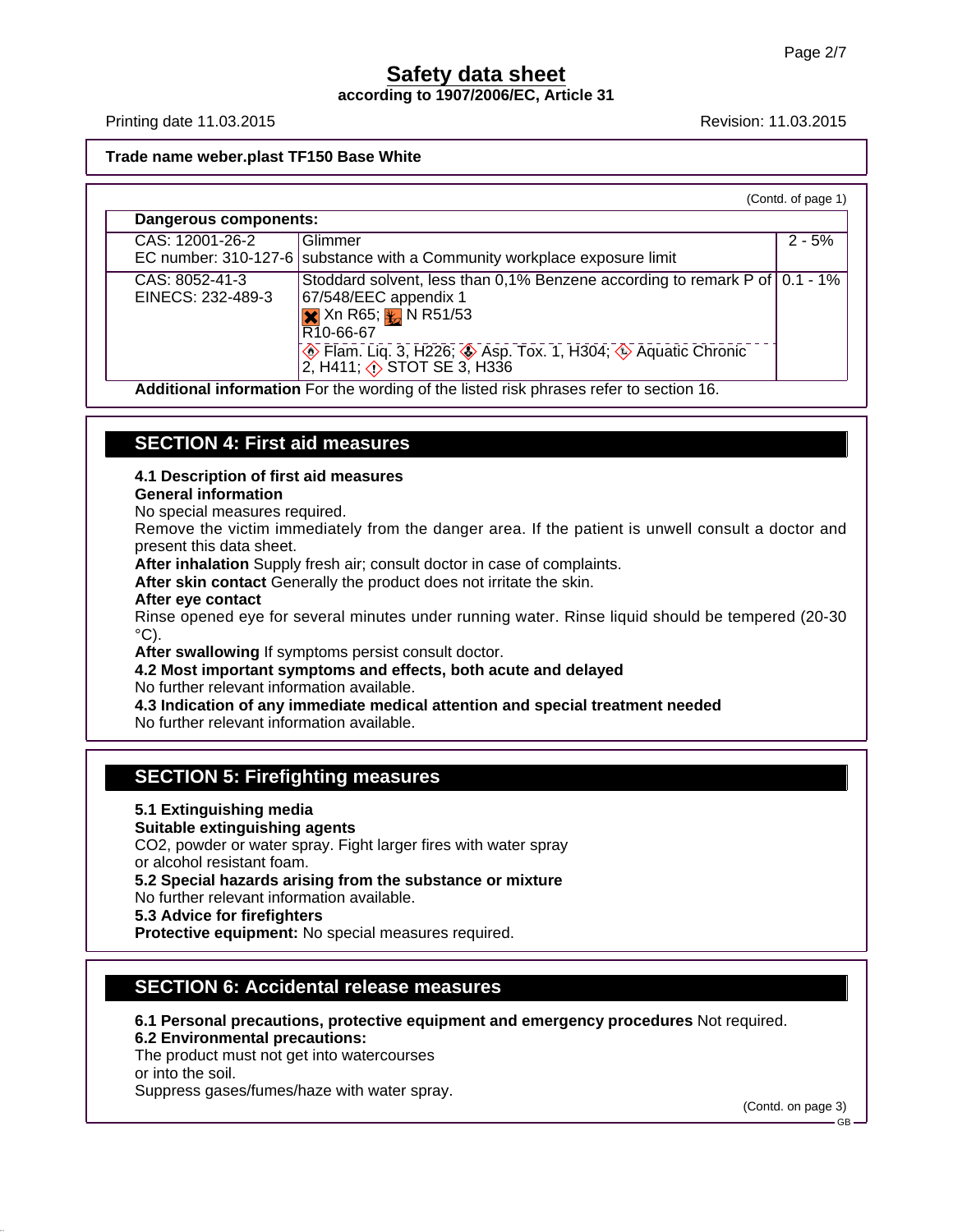**according to 1907/2006/EC, Article 31**

Printing date 11.03.2015 **Revision: 11.03.2015** Revision: 11.03.2015

**Trade name weber.plast TF150 Base White**

(Contd. of page 2)

**6.3 Methods and material for containment and cleaning up:**

Absorb with liquid-binding material (sand, diatomite, acid binders, universal binders, sawdust).

**6.4 Reference to other sections**

See Section 7 for information on safe handling

See Section 8 for information on personal protection equipment.

See Section 13 for disposal information.

## **SECTION 7: Handling and storage**

**7.1 Precautions for safe handling** No special measures required.

**Information about fire - and explosion protection:** No special measures required.

**7.2 Conditions for safe storage, including any incompatibilities**

**Storage**

**Requirements to be met by storerooms and receptacles:**

Store only in unopened original receptacles.

**Information about storage in one common storage facility:** Not required.

**Further information about storage conditions:** None.

**7.3 Specific end use(s)** No further relevant information available.

## **SECTION 8: Exposure controls/personal protection**

**Additional information about design of technical facilities:** No further data; see item 7.

**8.1 Control parameters**

**Ingredients with limit values that require monitoring at the workplace:**

 **CAS No. Designation of material % Type Value Unit**

### **12001-26-2 Glimmer**

WEL Long-term value: 10\* 0.8\*\* mg/m<sup>3</sup>

\*total inhalable \*\*respirable

#### **Additional Occupational Exposure Limit Values for possible hazards during processing:** Quartz alveolar dust  $(< 5 \mu m)$ : 0,15 mg/m<sup>3</sup>

### **Additional information:**

The applicable TRGS 900 (MAK list) was used as the basis for the preparation and/or revision of this safety data sheet.

### **8.2 Exposure controls**

**Personal protective equipment:**

**General protective and hygienic measures:**

The usual precautionary measures are to be adhered to when handling chemicals.

**Respiratory protection:** Not required.

**Protection of hands:** Not required.

**Eye protection:** Goggles recommended during refilling

**Body protection:** Protective work clothing.

 GB (Contd. on page 4)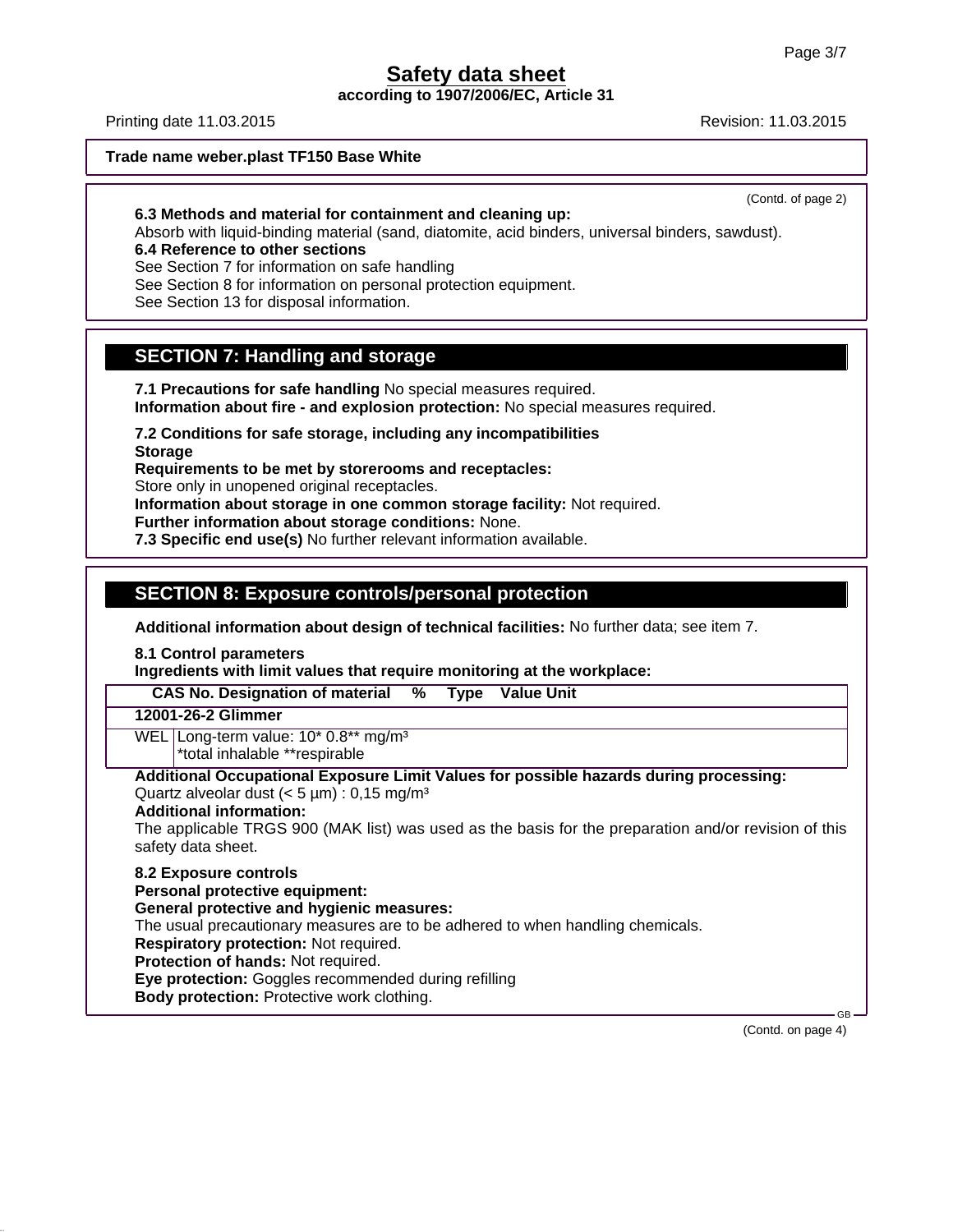**according to 1907/2006/EC, Article 31**

Printing date 11.03.2015 **Revision: 11.03.2015** 

(Contd. of page 3)

**Trade name weber.plast TF150 Base White**

| <b>SECTION 9: Physical and chemical properties</b>         |                                               |
|------------------------------------------------------------|-----------------------------------------------|
| 9.1 Information on basic physical and chemical properties  |                                               |
| <b>General Information</b>                                 |                                               |
| Appearance:                                                |                                               |
| Form:                                                      | Fluid                                         |
| Colour:                                                    | According to product specification            |
| Odour:                                                     | Characteristic                                |
| <b>Odour threshold:</b>                                    | Not determined.                               |
| pH-value:                                                  | Not applicable.                               |
| <b>Change in condition</b>                                 |                                               |
| <b>Melting point/Melting range:</b>                        | Undetermined.                                 |
| <b>Boiling point/Boiling range:</b>                        | Undetermined.                                 |
| Flash point:                                               | Not applicable                                |
| Flammability (solid, gaseous):                             | Not applicable.                               |
| Ignition temperature:                                      | > 400 °C (DIN 51794)                          |
| <b>Decomposition temperature:</b>                          | Not determined.                               |
| Self-igniting:                                             | Product is not selfigniting.                  |
| Danger of explosion:                                       | Product does not present an explosion hazard. |
| <b>Explosion limits:</b>                                   |                                               |
| Lower:                                                     | Not determined.                               |
| Upper:                                                     | Not determined.                               |
| <b>Oxidising properties</b>                                | Not determined.                               |
| Vapour pressure:                                           | Not determined.                               |
| <b>Density:</b>                                            | Not determined                                |
| <b>Bulk density:</b>                                       | Not applicable.                               |
| <b>Relative density</b>                                    | Not determined.                               |
| <b>Vapour density</b>                                      | Not determined.                               |
| <b>Evaporation rate</b>                                    | Not determined.                               |
| Solubility in / Miscibility with                           |                                               |
| Water:                                                     | Not miscible or difficult to mix              |
| Segregation coefficient (n-octanol/water) log<br>Pow:      | Not determined.                               |
|                                                            |                                               |
| <b>Viscosity:</b><br>dynamic:                              | Not determined.                               |
| kinematic:                                                 | Not determined.                               |
|                                                            |                                               |
| <b>Solvent separation test:</b><br><b>Solvent content:</b> | Not determined                                |
|                                                            | 0.0%                                          |
| <b>Organic solvents:</b><br>Water:                         | 8.0%                                          |
| <b>EU-VOC</b>                                              | 0.52%                                         |
| <b>Solids content:</b>                                     | 75.7%                                         |
|                                                            | (Contd. on page 5)                            |

GB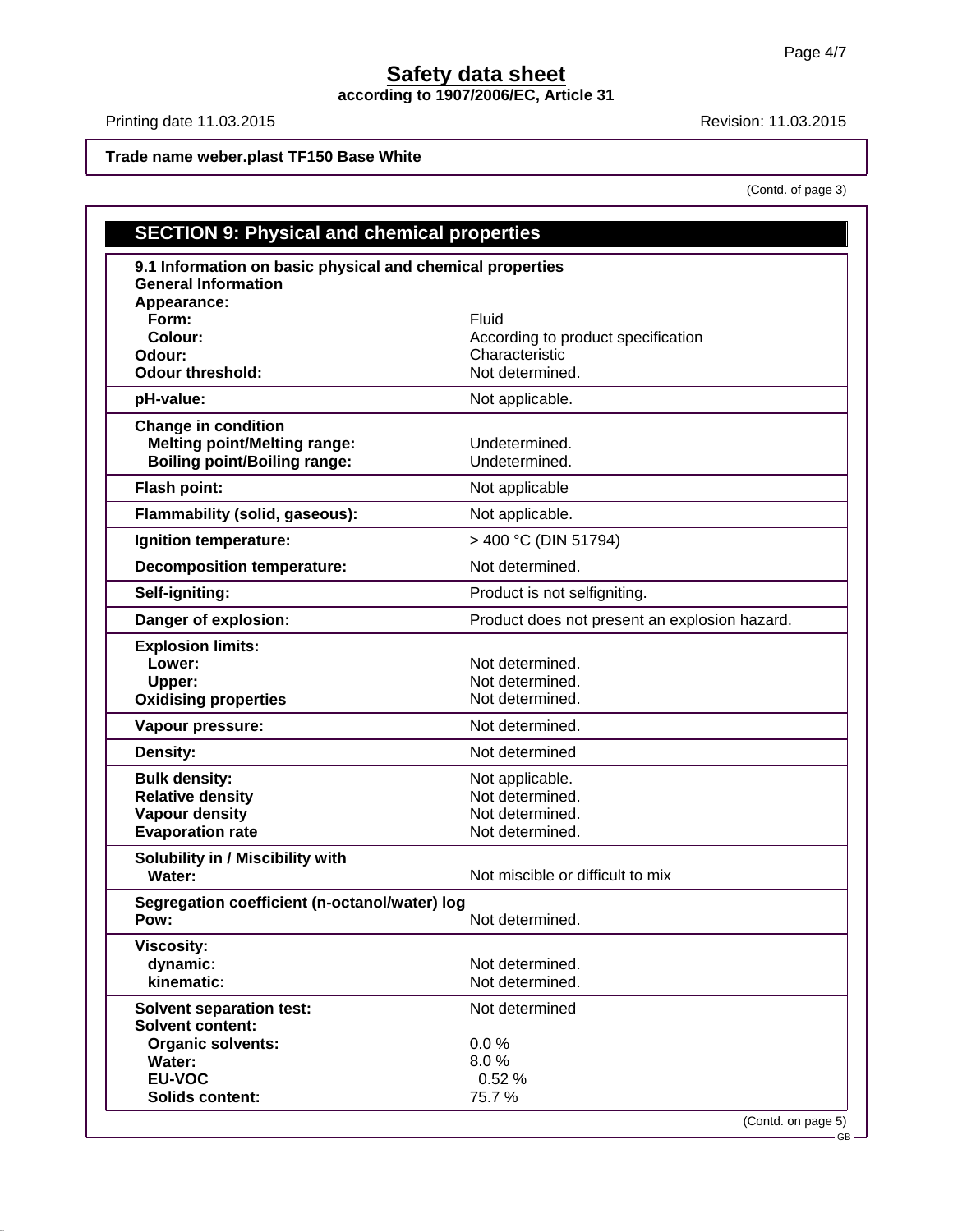**according to 1907/2006/EC, Article 31**

Printing date 11.03.2015 **Revision: 11.03.2015** Revision: 11.03.2015

(Contd. of page 4)

**Trade name weber.plast TF150 Base White**

**9.2 Other information** No further relevant information available.

## **SECTION 10: Stability and reactivity**

**10.1 Reactivity**

**10.2 Chemical stability** Stable at recommended storage conditions

**Thermal decomposition / Conditions to be avoided:**

No decomposition if used according to specifications.

**10.3 Possibility of hazardous reactions** No dangerous reactions known

**10.4 Conditions to avoid** No further relevant information available.

**10.5 Incompatible materials:** No further relevant information available.

**10.6 Hazardous decomposition products:** No dangerous decomposition products known.

## **SECTION 11: Toxicological information**

**11.1 Information on toxicological effects Acute toxicity:**

**LD/LC50 values relevant for classification:**

**Components Type Value Species**

**13463-67-7 titanium dioxide**

Oral LD50 >10000 mg/kg (rat)

### **Primary irritant effect:**

**on the skin:** No irritant effect known.

**on the eye:** No irritating effect known.

**Sensitisation:** No sensitising effects known.

#### **Additional toxicological information:**

The product is not subject to classification according to the

calculation method of the General EU Classification Guidelines

for Preparations as issued in the latest version.

### **SECTION 12: Ecological information**

**12.1 Toxicity**

**Aquatic toxicity:** No further relevant information available.

**12.2 Persistence and degradability** No further relevant information available.

**12.3 Bioaccumulative potential** No further relevant information available.

**Behaviour in environmental systems:**

**12.4 Mobility in soil** No further relevant information available.

**Additional ecological information:**

**General notes:**

Danger to drinking water if even small quantities leak into the ground. **12.5 Results of PBT and vPvB assessment**

**PBT:** Not applicable.

**vPvB:** Not applicable.

(Contd. on page 6)

GB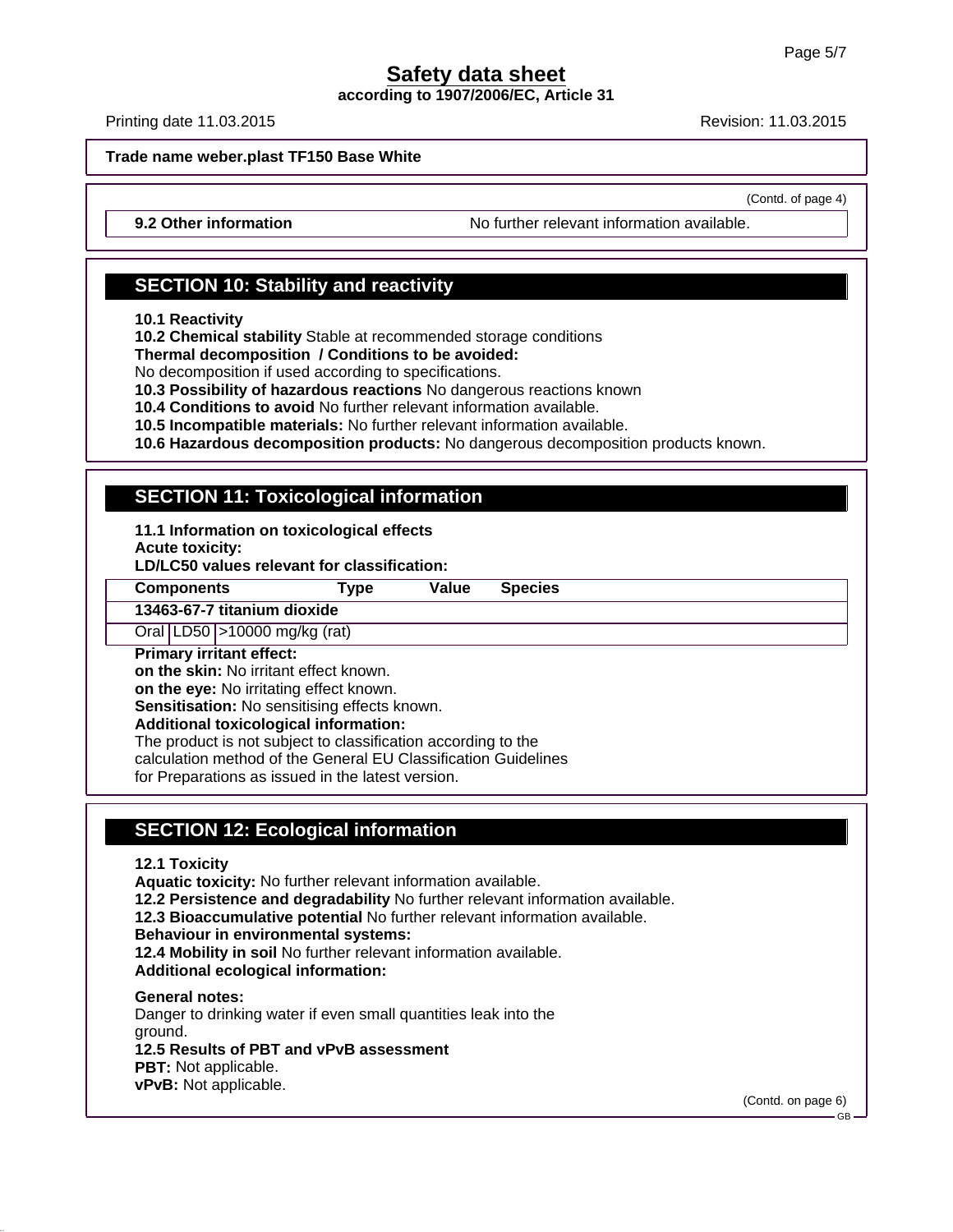**according to 1907/2006/EC, Article 31**

Printing date 11.03.2015 **Revision: 11.03.2015** Revision: 11.03.2015

**Trade name weber.plast TF150 Base White**

(Contd. of page 5)

**12.6 Other adverse effects** No further relevant information available.

## **SECTION 13: Disposal considerations**

**13.1 Waste treatment methods**

**Recommendation** Smaller quantities can be disposed of with household waste.

**European waste catalogue**

Possible waste code. The concrete waste code depends of the source of the waste.

**Uncleaned packaging:**

**Recommendation:** Non contaminated packagings may be recycled.

| <b>SECTION 14: Transport information</b>                                        |                                                         |
|---------------------------------------------------------------------------------|---------------------------------------------------------|
| 14.1 UN-Number<br>ADR, IMDG, IATA                                               | Void                                                    |
| 14.2 UN proper shipping name<br>ADR, IMDG, IATA                                 | Void                                                    |
| 14.3 Transport hazard class(es)                                                 |                                                         |
| <b>ADR</b><br><b>Class</b>                                                      | $-(-)$                                                  |
| <b>IMDG, IATA</b><br><b>Class</b>                                               | Void                                                    |
| 14.4 Packing group<br>ADR, IMDG, IATA                                           | Void                                                    |
| <b>14.5 Environmental hazards:</b>                                              | Not applicable.                                         |
| 14.6 Special precautions for user<br><b>EMS Number:</b>                         | Not applicable.                                         |
| 14.7 Transport in bulk according to Annex II of<br>MARPOL73/78 and the IBC Code | Not applicable.                                         |
| <b>Transport/Additional information:</b>                                        | Not dangerous according to the above<br>specifications. |
| <b>UN "Model Regulation":</b>                                                   | $UN-$ , -                                               |

## **SECTION 15: Regulatory information**

**15.1 Safety, health and environmental regulations/legislation specific for the substance or mixture**

No further relevant information available.

**15.2 Chemical safety assessment:** A Chemical Safety Assessment has not been carried out.

(Contd. on page 7)

.<br>GR